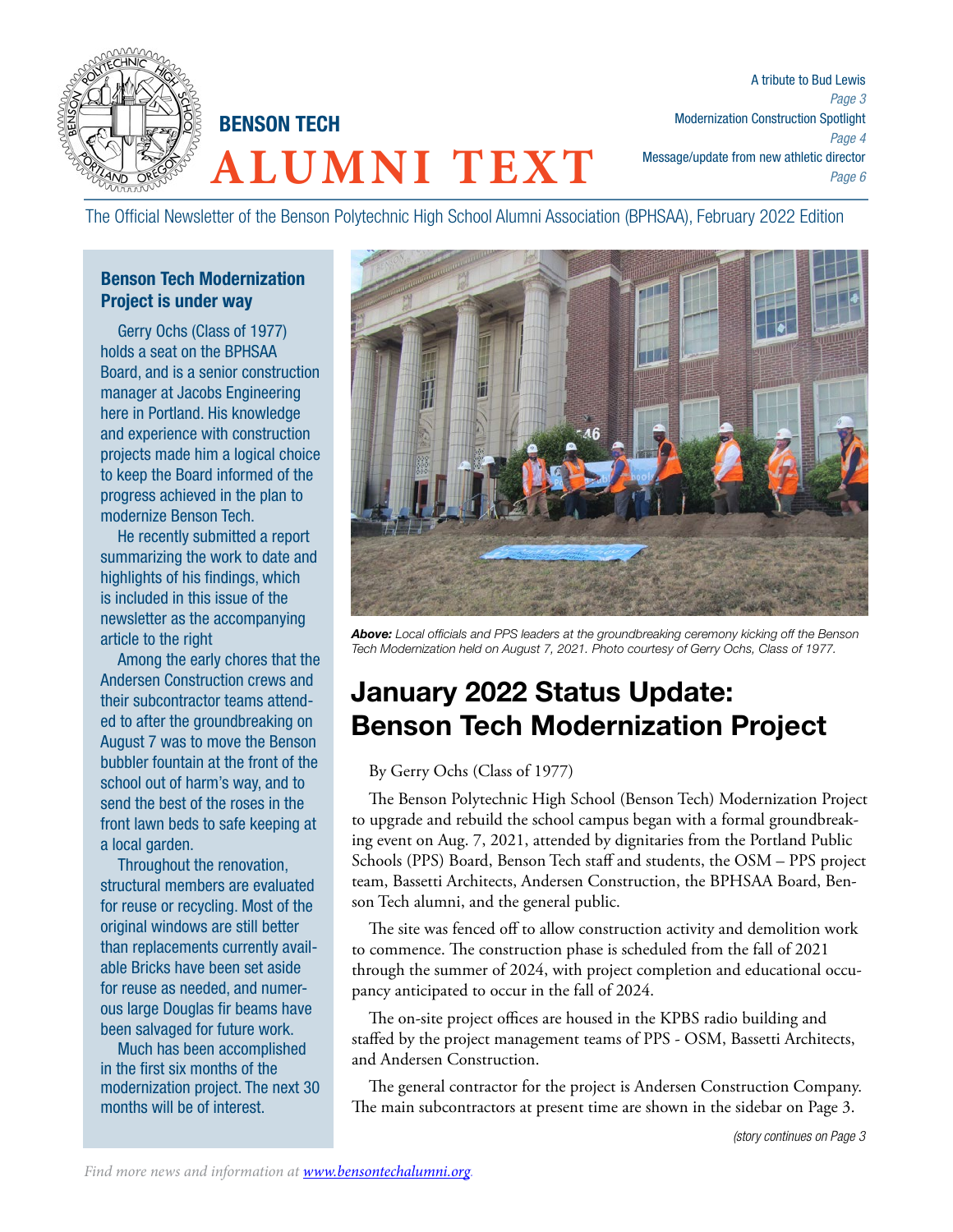# A tribute to Bud Lewis, Benson Tech Class of 1939

Among the senior photos in the January 1939 Poly Tech is one labeled "Lewis, Leland Stanford, vocational, cabinet making." At the time this photo was taken, Bud Lewis was already enlisted in the 41st Infantry Division of

the Oregon National Guard. His unit began systematic patrols of the coast after the United States entered WWII and in April 1942, they were deployed to the South Pacific. After two bouts of malaria, munitions Sgt. Bud Lewis returned home on a hospital ship.

Upon his discharge in 1945, Bud joined the Portland Police Bureau and began a life-long association with the Sunshine Division, a bureau resource of community donations that officers could call on for needy people they encountered during their patrols. He became the Sunshine Division commander in 1963 and was still soliciting donations on his 100th birthday on August 8, 2020. In the preceding three months, he completed 250 laps

around the track at Duniway Park and the pledges he gathered raised more than \$125,000 for the charity.

Bud died during the dark days of February 2021. To provide friends and family a chance to say farewell, the



*Above: Bud Lewis was featured in the Oregonian in 2020 for his fundraising efforts for the Sunshine Division.* 

Sunshine Division announced a memorial service would convene at Duniway Park on what would have been Bud's 101th birthday. On the appointed day, Bud's Duniway walker was on display and the BPHSAA was there with

> his yearbook, the updates he submitted for each of the four Benson Tech Alumni Directories, and with news clippings of the accolades he had earned during his many years of public service. Bud's daughter Diane said she remembered her dad wearing a tool belt as he helped with the construction of their house. She said, too, that he was named for an uncle, who was not the Leland Stanford that most people think of when they hear that name.

There were other attendees with Benson Tech connections as well. Shari Anderson, wife of the late Ken Anderson (Class of 1962), who grew up to become a lawyer, told us that "Although none of the shop stuff

ever took,"she was pleased to see his obituary included in our collection. The Directories and class lists also had to be consulted for alumni questions, which may have been prompted by the explicit Benson Tech canopy that declared our participation.

## Arthur McLean: Friend to Benson Tech

There was a 1977 Oregonian news clipping tucked inside one of the yearbooks the BPHSAA was given during the preparation for the Benson Tech renovation. The article highlighted the effort of Arthur McLean to help establish an early, if not the first alumni association for the school. Curiously, Arthur was not a Benson Tech grad. He finished high school in 1917, studying electricity at the Portland School of Trades. His graduation occurred before the Benson Tech buildings were ready for students, but his school was known as the Benson School of Trades after Simon Benson had made his donation to the school board in 1915. Arthur's brother Charles is listed in the Benson Tech Directories as a 1918 graduate.

As a newly trained electrician, Arthur took part in the construction of Benson Tech, and remained a supporter

of the school throughout his career with the Bonneville Power Association. Following his retirement, he joined Tom Daklos, Class of 1949, and Carl George, Class of 1947, to form their alumni association in 1975, and awarded \$500 scholarships to two graduates in that year. Their objective was to serve the school, its graduates and students. Doing so would help promote a strong Portland community, much as Simon Benson had predicted decades before.

Arthur McLean died in January 1987. For his lifelong advocacy of Benson Tech and the programs and training available there, it is fitting that his name is listed in the alphabetical section of the 1996 edition of the BPHS Alumni Directory. It is a recognition that he earned.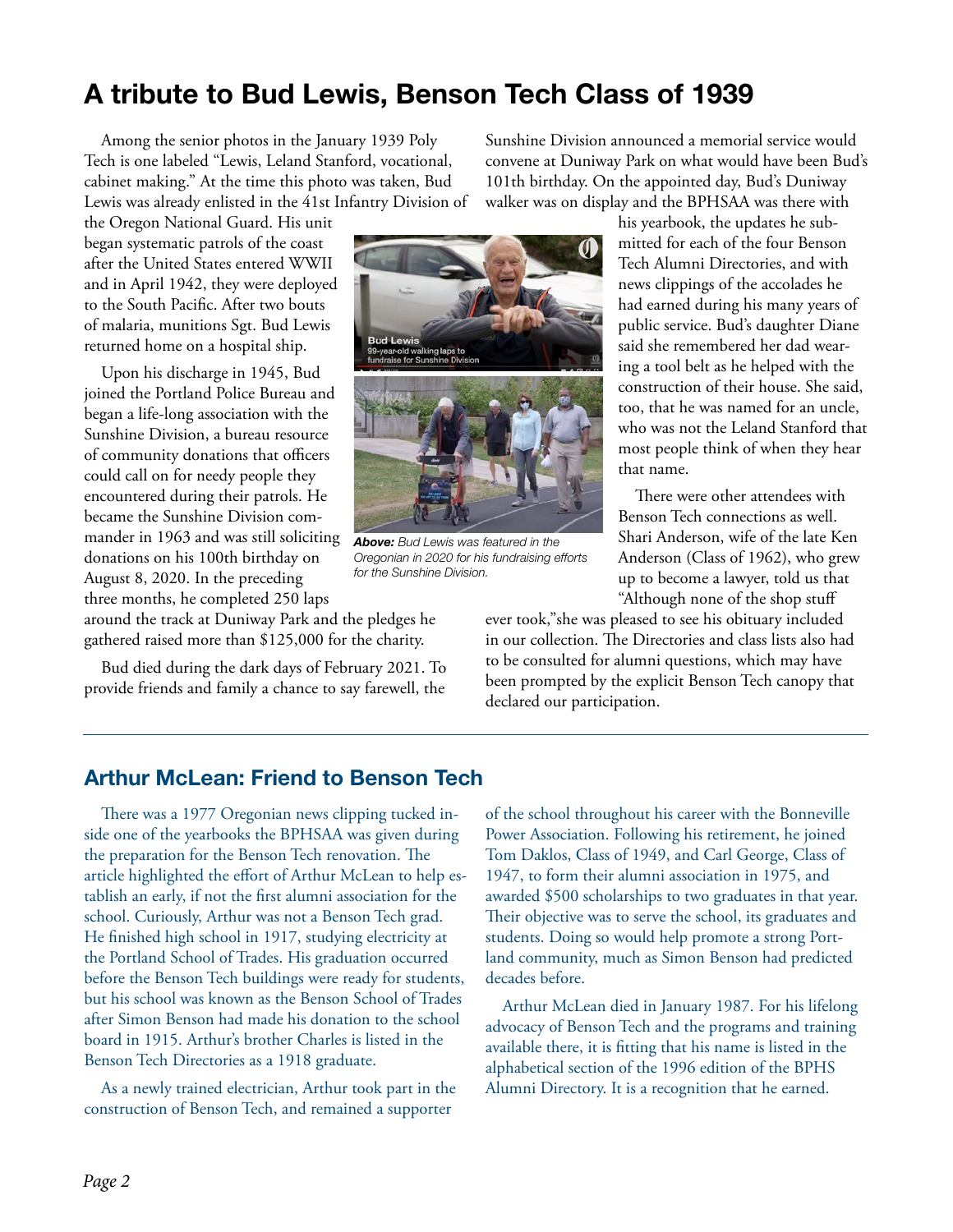

#### FOR MORE INFORMATION ABOUT THE BENSON POLYTECHNIC MODERNIZATION PROJECT

### PORTLAND PUBLIC SCHOOLS Benson Polytechnic High School Modernization Project

- Project [main website](https://www.pps.net/Page/1838), including construction updates
- [Benson Polytechnic Project FAQ](https://www.pps.net/cms/lib/OR01913224/Centricity/Domain/62/Benson_FAQ_FINAL%2010-11-21.pdf) (English version translations into other languages available on the project's main website link above)
- **[Project animated flythrough](https://www.youtube.com/watch?v=8u12RUEUBXY&t=2s)**
- Latest [construction image gallery](https://www.flickr.com/photos/41430185@N08/sets/72177720295967746/)

#### PROJECT TEAM

- **[Bassetti Architects](http://www.bassettiarch.com/)**
- **[Andersen Construction](https://www.andersen-const.com/)**

### January 2022 Status Update, continued from front cover

Presently, the project is five months into the process with the major elements of the mass demolition work now completed. (See "Benson Tech Modernization Construction Spotlight" on following page.)

An interesting side note is there are a number of Benson Tech alumni who are employed and working on this historic project to modernize the school. I personally met three alumni working on site on the day of my visit.

The schedule of upcoming construction work in the next few months include:

- Completing mass demolition of Building C and Building H.
- Continuing structural renovation in the main Building E, Building A – Auditorium, and the G1 and G2 gymnasiums.
- Continuing site underground utility work in both the central courtyard and the front entrance west courtyard.

My thanks to Jen Sohm - Senior PM PPS and Mark Kline - Senior CM PPS/CBRE for their communications regarding the project progress and hosting my site tour on November 3, 2021.

The next update on the Benson Tech Modernization Project will be included in the BPHSAA Alumni Text newsletter for spring quarter.

## BENSON TECH MODERNIZATION PROJECT CURRENT MAJOR SUBCONTRACTORS

#### DEMOLITION WORK

- **PCI/PAS:** Selective demolition in the renovated building
- Konell Construction: Mass demolition in the building being removed

#### HAZARDOUS WASTE ABATEMENT

- **PCI/PAS:** Selective abatement in renovated buildings
- **IRS Environmental:** Mass abatement for buildings being removed

#### **CARPENTRY**

- ASI Structures: Rough carpentry and concrete.
- The Harver Company: Building carpentry

#### **STEEL**

• Fought & Company, Inc./REFA

#### **ELECTRICAL**

• OEG Inc. PDX

#### **MECHANICAL**

• Apollo Mechanical

#### PLUMBING

• Apollo Mechanical

#### TESTING AND INSPECTION

• Carlson Testing, Inc.

#### FIRE PROTECTION

• Viking Automatic Sprinkler Co.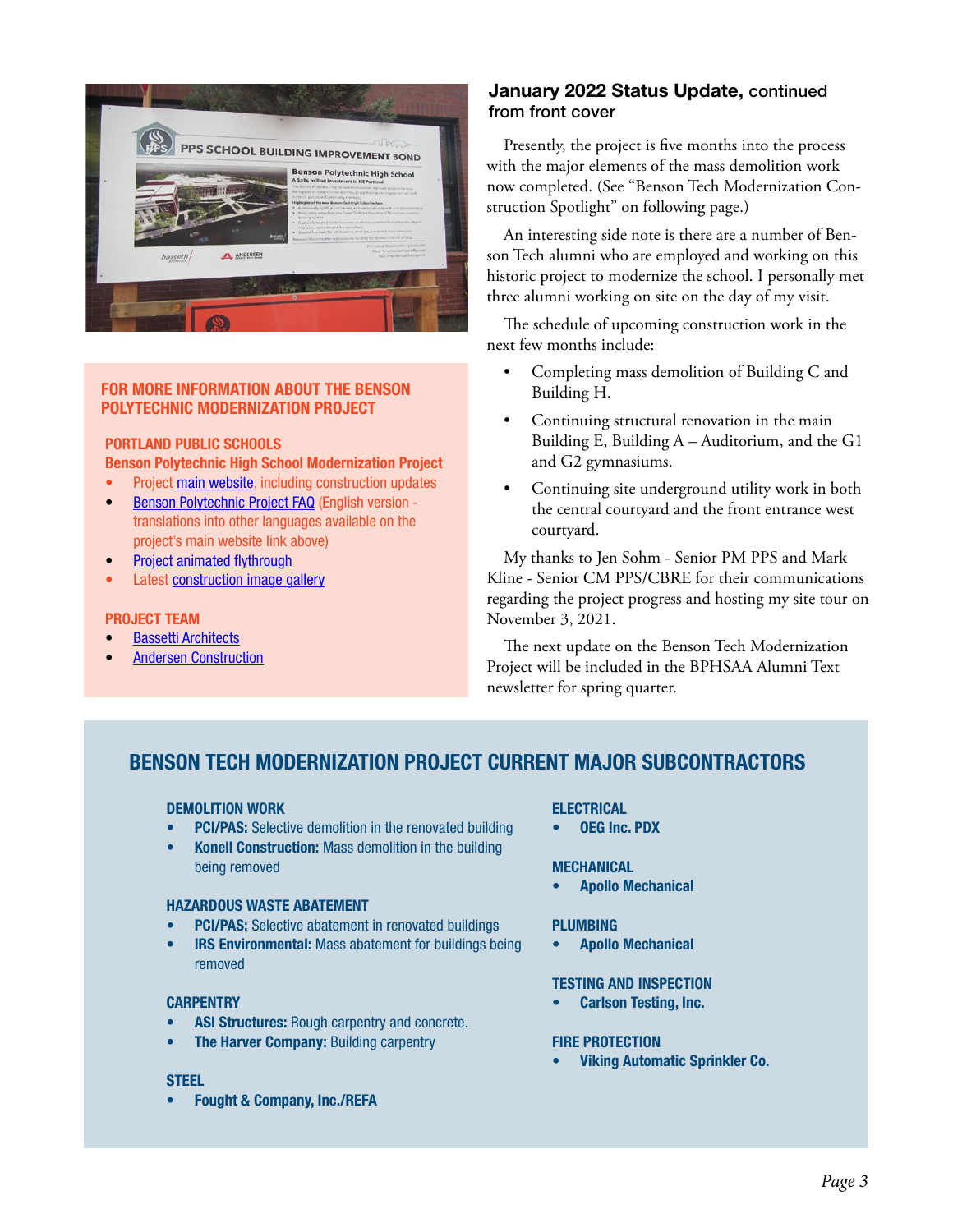

# MODERNIZATION CONSTRUCTION SPOTLIGHT







# **PHOTO CAPTIONS**

*All photos courtesy of Gerry Ochs, Class of 1977*

Photo 1: The historically significant main entrance to the school is being preserved and maintained during the construction phase and will be fully restored.

**Photo 2:** The original woodwork in the main entrance will be preserved and maintained. The ceiling tiles have been removed for safe keeping, restoration and will eventually be reinstalled for completion.

**Photo 3:** This photo shows the doorway of the old gym looking toward the main entrance with the auditorium in the background. Scaffolding is in place to the second story of the building with trash chutes in place for the interior demolition work.

**Photo 4:** Benson Tech's existing automotive shops were demolished and removed in the first phase of the demolition work, which was completed in late October of 2021. Several areas of brick were removed and salvaged for future use.

**Photo 5:** Seismic upgrades to framing and ceiling joists was ongoing at the time this photo was taken. Throughout the building, several interior walls have been removed to allow for the future construction upgrades.

Photo 6: Existing brick walls of the school wings at C and H (C along NE Irving Street and H-Buckman Field or south side) have had structural support beams bolted in and attached inside the face to allow demolition work to continue while maintaining support and stability of the walls during the modernization upgrade.

The new school wings will have two stories, which requires foundation improvements to accommodate the new building. The foundation improvements are scheduled to begin in the spring of 2022.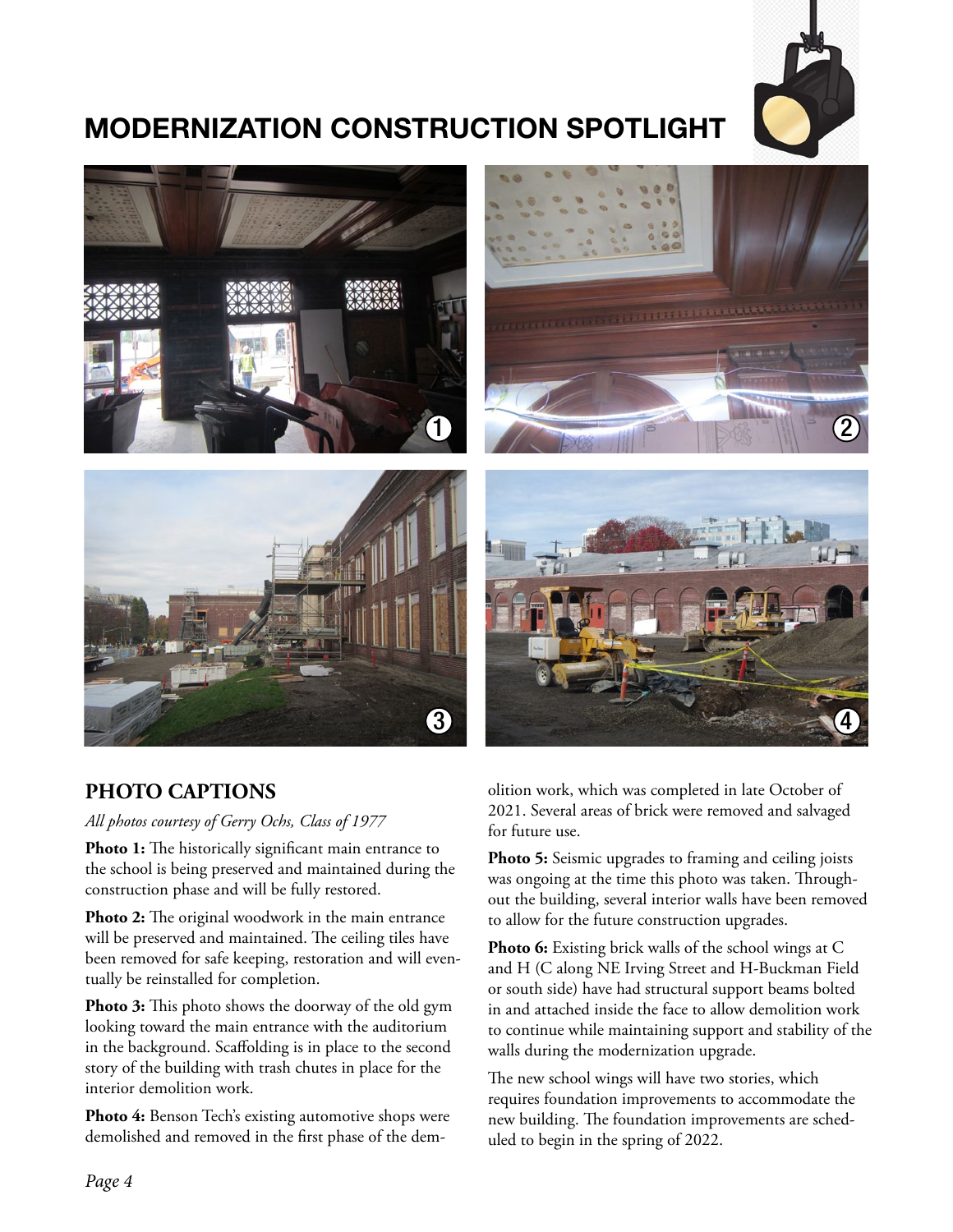

The majority of the abatement work, which consisted mainly of asbestos, has been completed, along with some lead paint removal. Building C is still under abatement for asbestos located in the roof section.

**Photo 7:** The Benson Tech auditorium and stage have received partial demolition for the future design improvements and the auditorium chairs have all been removed since this photo was taken. The auditorium will maintain its historical elements while including new amenities; there will also be new audio/visual technology and lighting elements. A portion of the seats in the upper balcony will be restored and returned to the aisle way section along the perimeter walkway.

Photo 8: The old gymnasium will remain but is receiving seismic upgrades as part of the improvement work. The upper running track will be released and raised to accommodate seismic upgrades and then set back in position.

The main gym (pictured) is undergoing upgrades and remodeling, including complete locker room renovation, new floors, and roofing.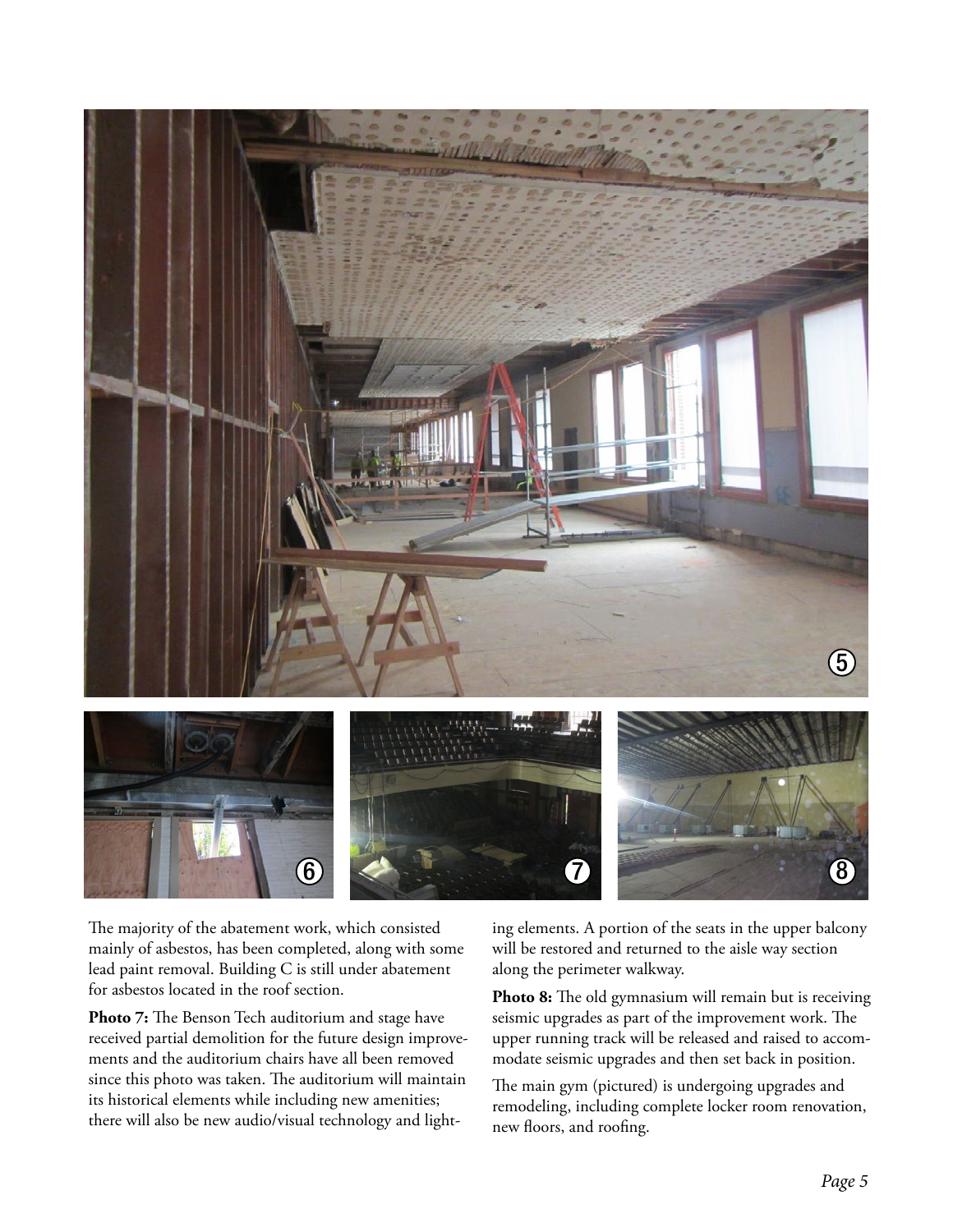# Message and update from new Benson Tech athletic director

My name is Mat Clark and I am the new athletic director at Benson Polytechnic High School this year. I am very excited to be here and have enjoyed getting to know the students, staff, coaches, and the Benson Tech community as a whole. Everybody has been very welcoming and very supportive!

Here's a little bit about myself. I was born and raised in Vancouver and graduated from Cougar training at Washington State University in 1994. In 1995, I was married and traveled with my bride Michelle to Texas, where I taught and coached until the summer of 2000. We returned to Vancouver and I taught social studies and English until 2017 and then moved



*Photos courtesy of Benson Athletics Twitter and Facebook.*

to administration as a dean of students for the four years before coming to Benson Tech. I coached basketball for 20 years and also coached tennis for 23 years ... many of these years as a head coach. Michelle and I will soon celebrate our 27th anniversary with our three kids.

#### **CURRENT EVENTS AND INFORMATION**

Currently, it is tough to give an update on our Winter Sports Schedule right now. A lot of schools have been dealing with COVID in a variety of ways. This has led to a lot of cancellations and rescheduling them is currently in process. In short ... a lot of moving parts right now.

Spring sports are scheduled to begin on Monday, February 28, 2022

#### **UPCOMING EVENTS**

There are a lot of things that are in process right now in the Benson Athletic Department. I would like to draw your attention to a few upcoming ones:

- Saturday, April 23: Benson will be hosting its own Invitational Track Meet. Our head track coach, Jay Miles, has been knocking it out of the park and I'm very confident that this meet will be a success for years to come.
- I am pleased to announce that football will be back in the fall of 2024. The PIL and Benson Tech have been having very positive discussions and more details are to come.

We are also in the midst of trying to bring back boys and girls swimming for the 2022-2023 school year. We have the framework in place and all we need is the kids to turn out. We tried to bring swimming back this year but were not able to meet the minimum number of students to do that. We have been actively recruiting all interested students and will be doing another push in the spring when 2022-2023 Sports Registration begins.

I am pleased to announce the creation of the Tech Youth Project. This is an athletic department-wide initiative that will provide students and families of PPS the opportunities to be active and exposed to sports.

It will also allow Benson Tech Athletics to serve the community along with marketing ourselves. Our kickoff event will be in mid-June with a summer day camp for 3rd through 8th graders.

#### **HOW TO CONTACT ME**

In short, the Benson Tech Athletic Department is a busy and growing place right now.

However, I am learning a ton about Benson Tech's rich history and the pride that its community has in the school. Not many high schools have this type of community and I want to make sure that my door is open to welcome them into our Athletic Department.

If you are interested in learning more about where Benson Tech Athletics is heading, how you can help, or just want to talk with me please feel free to do so! I believe in an "open-door" policy and I feel the more that I can learn about the Benson Tech community, the better. My contact information is [maclark@pps.net v](mailto:maclark%40pps.net%20?subject=)ia email or 503-916-5100 by phone.

Thanks so much for reading. Please feel free to reach out. I look forward to getting to know the alumni more and working with you ... your reputation is really good!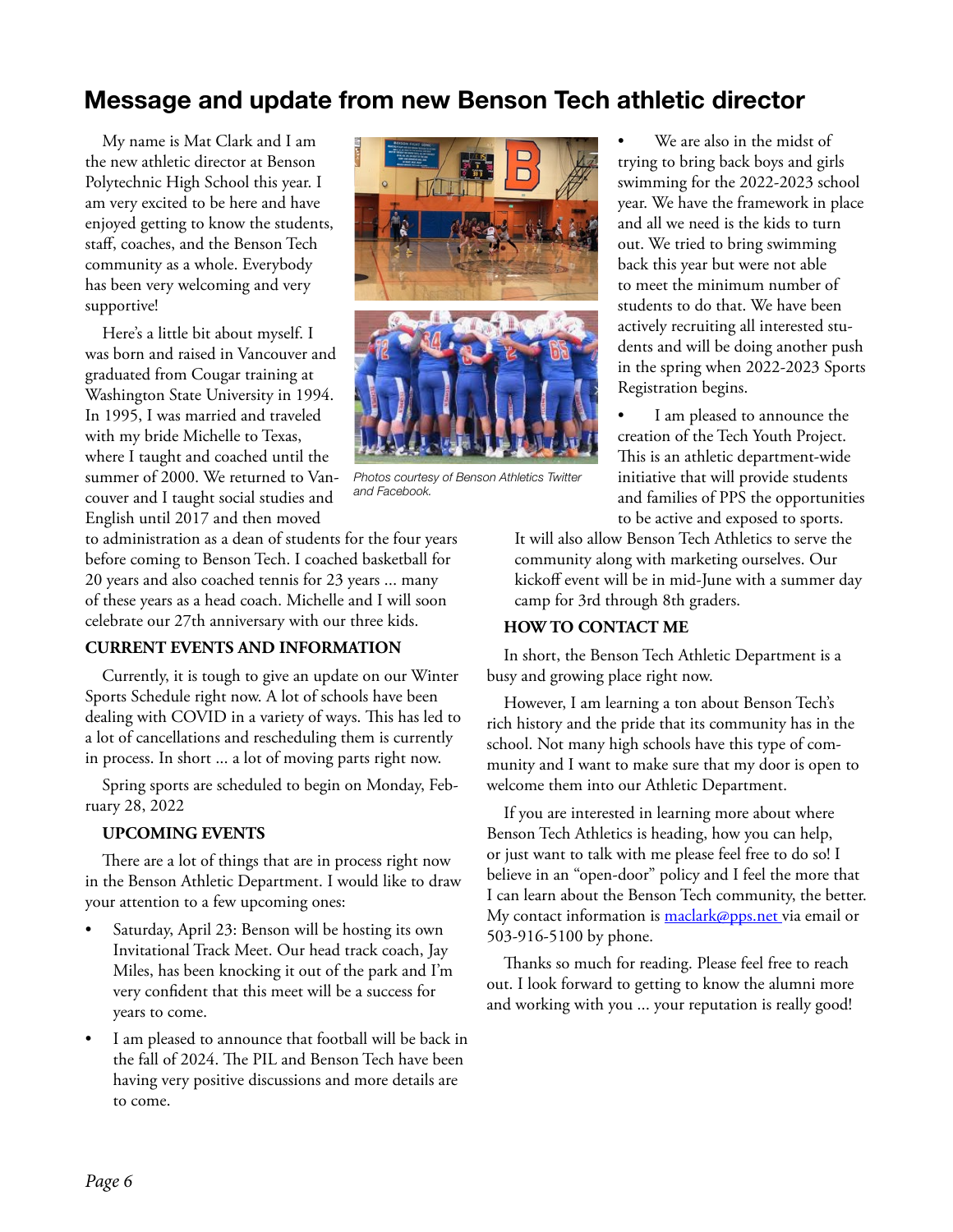### Another friend on the PPS Board

While there had actually been a substantial amount of preparation done prior to this day, August 7, 2021, was the scheduled date of the official groundbreaking for the modernization of Benson Tech High School. A large sign had been placed in front of the school proclaiming this project, and credited the Benson Tech alumni as one of the forces of public engagement that helped the Portland Public Schools (PPS) secure the needed funding.

Gary Hollands (Class of 1994), was one of the speakers queued to share their thoughts at the event. He had won a seat on the school board in the May election and had begun his four-year term on 1 July. His heartfelt comments praised the Benson Tech programs and the training he received there. These remarks were welcomed by the crowd assembled below the school's front steps, and especially so for being stated publicly and with so much enthusiasm.

During his four years at Benson Tech, Gary's big smile had surely become recognizable in the school's shops, classrooms, and halls. Yet his yearbook appearances just suggest he majored in electronics and participated in track. His school board campaign material states he had an unstable domestic situation during his youth, and indeed, he finished grade school at Irvington and middle school at Whitaker.

After receiving his Benson Tech diploma, Gary spent a year at an historic Black college in Atlanta and later took additional classes at Portland State University. After earning a commercial driver's license (CDL), he got a truck and began hauling things. Between deliveries, he would show off his truck to students. Their interest convinced him to register a CDL apprentice program with the Bureau of Oregon Labor and Industries (BOLI), and now he recruits minority students to his training for an occupation that is desperate for more workers.



*Above: Gary Hollands, new PPS Board member and Benson Tech, Class of 1994).*

Gary's attraction to public education is no surprise. He has volunteered his help for the classes of his four children, the two oldest of which are enrolled at Benson Tech. Gary helps with the coaching of the Benson Tech track team and has long been a mentor for the Albina Sports Program, a community organization pairing young and experienced athletes in structured competition and comradery. He has made himself known to educators and has gained an understanding of how school districts function by helping at the Multnomah Education Service District, where he has served on its Board.

His stated concerns for his term at PPS is to increase access to career technical education, improve the reading and math skills of minority students in grade school, and promote diversity throughout the district. Gary's first term will end soon after the Benson Tech Class of 2025 has spent their senior year in the refurbished buildings at Benson Tech High School. There may be another future school board director among these graduates.